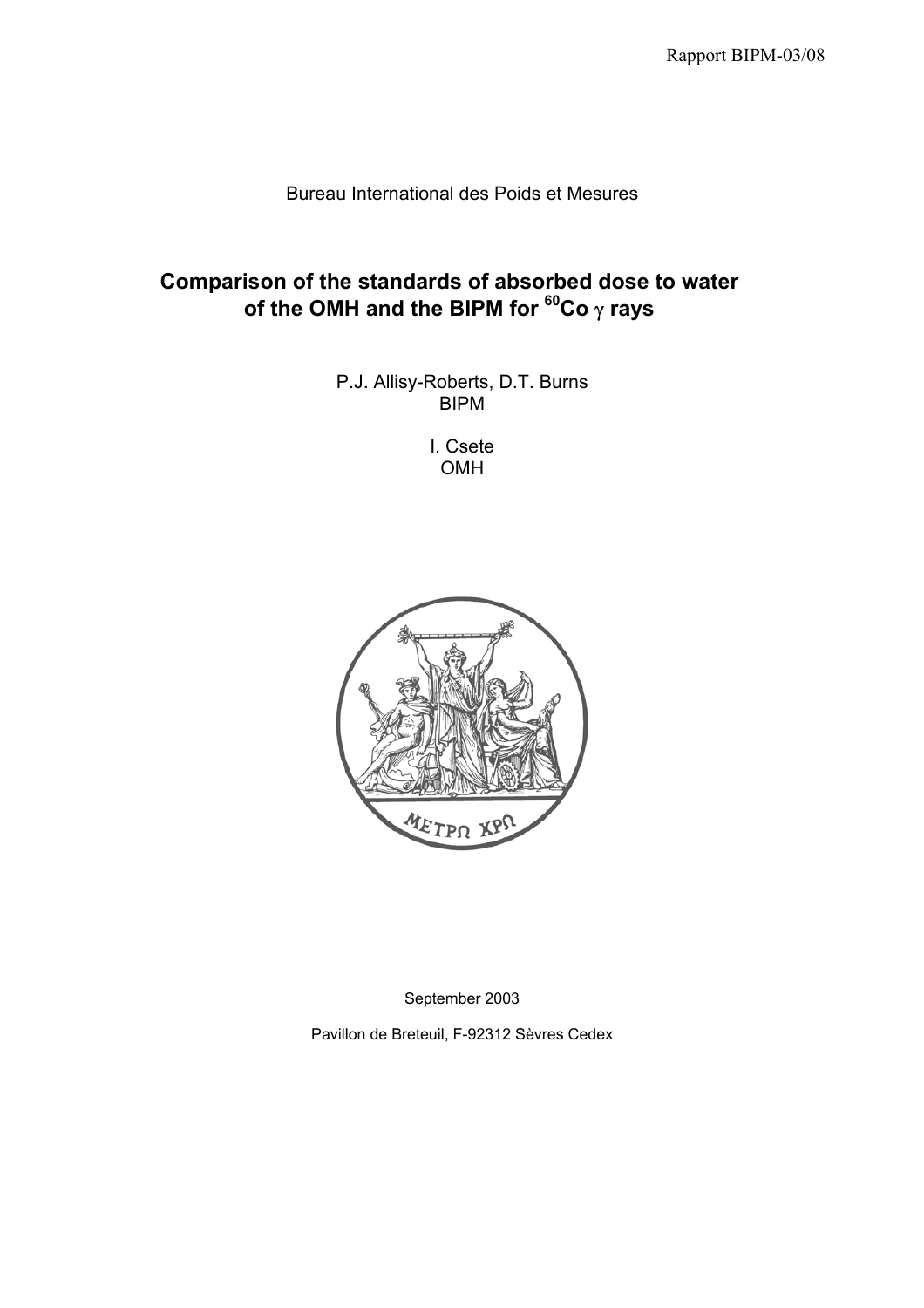# **Comparison of the standards of absorbed dose to water of the OMH and the BIPM for <sup>60</sup>Co γ rays**

P.J. Allisy-Roberts, D.T. Burns and I. Csete\*\*

Bureau International des Poids et Mesures, F-92312 Sèvres Cedex, France \*\* Országos Mérésügyi Hivatal, Budapest, Hungary

### **Abstract**

A comparison of the standards of absorbed dose to water of the Országos Mérésügyi Hivatal (OMH), Budapest, Hungary and of the Bureau International des Poids et Mesures (BIPM) has been made in <sup>60</sup>Co radiation. The results show that the OMH and the BIPM standards for absorbed dose to water are in close agreement, the difference being within the estimated uncertainty.

### **1. Introduction**

An indirect comparison of the standards of absorbed dose to water of the Országos Mérésügyi Hivatal (OMH), Budapest, Hungary, and of the Bureau International des Poids et Mesures (BIPM), was carried out in the  $\delta^0$ Co radiation beam at the BIPM in April 2002. The primary standard of the OMH for absorbed dose to water is a graphite calorimeter and is described in [1]. The BIPM primary standard is a graphite cavity ionization chamber of pancake geometry as described in [2].

The comparison was undertaken using two OMH ionization chambers as transfer instruments. The result of the comparison is given in terms of the ratio of the calibration factors of the transfer chambers determined at the two laboratories. This absorbed dose to water comparison is the first such comparison made between the two laboratories. The BIPM and OMH standards agree closely, the difference being well within the estimated uncertainty.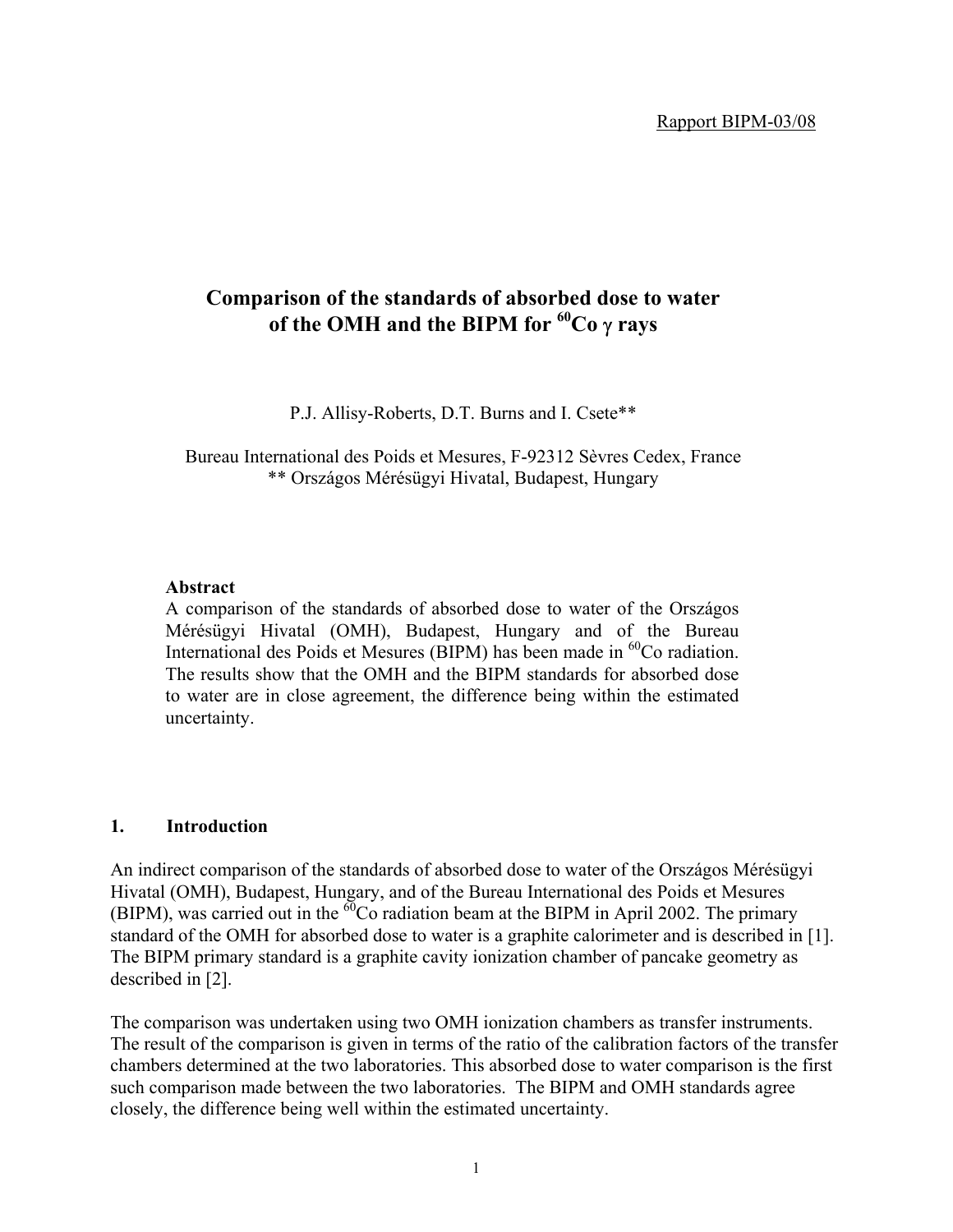In this report an outline is given of the standard for absorbed dose to water of the BIPM, which is based on an ionometric technique, and that of the OMH, which is based on a measurement of absorbed dose to graphite and the application of a conversion method. Then the experimental conditions under which the transfer standards were calibrated are described. As a consistency check, a simultaneous verification of the comparison of the standards for air kerma of the two institutes was performed, using the same transfer standards. The results of the comparison are presented and compared with comparisons carried out between the BIPM and the other national institutes. All quoted uncertainties are one standard uncertainty.

#### **2. Determination of absorbed dose to water**

At the BIPM, the rate of absorbed dose to water is determined by an ionometric method [2]. The dose rate is given by

$$
\dot{D}_{\text{w,BIPM}} = \frac{I}{m} \frac{W}{e} \overline{s}_{\text{c,a}} (\overline{\mu}_{\text{en}}/\rho)_{\text{w,c}} \Psi_{\text{w,c}} (1+\varepsilon)_{\text{w,c}} \Pi k_i, \qquad (1)
$$

where  $I/m$  is the ionization current per unit mass of air measured by the standard, *W* is the average energy spent by an electron of charge *e* to produce an ion pair in dry air,  $\bar{s}_{cs}$  is the ratio of the mean stopping powers of graphite and air,  $(\overline{\mu}_{en} / \rho)_{w,c}$  is the ratio of the mean mass energy-absorption coefficients,  $\Psi_{w,c}$  is the ratio of the photon energy fluences,  $(1 + \varepsilon)_{w,c}$  is the ratio of the absorbed dose to collision component of kerma, and  $\Pi k_i$  is the product of the correction factors to be applied to the standard.

The values of the physical constants and the correction factors entering in (1) for the BIPM standard are given in [2] together with their uncertainties. The uncertainty budget is given in Table 1. The combined relative standard uncertainty, taking the uncertainty of the product  $(W / e)^* \bar{s}_{c,a}$ , is  $2.9 \times 10^{-3}$ . The value for the rate of absorbed dose to water  $\dot{D}_{w,BIPM}$  is given, by convention, at the beginning of each year, at 01/01/2002 in this case.

The OMH standard for absorbed dose to water for  ${}^{60}Co$  gamma radiation is based on the determination of absorbed dose to graphite using a graphite calorimeter [1]. This calorimeter is of the Domen heat-loss-compensated design [3]. The photon-fluence scaling theorem [4-6] is applied to convert absorbed dose to graphite to absorbed dose to water. Under conditions for which the theorem is valid:

- all dimensions are scaled in the inverse ratio of the electron densities of the water and graphite;
- all photon interactions take place by Compton scatter.

The ratio of the absorbed doses at corresponding points in water and graphite phantoms [5] is given by

$$
\frac{D_{\rm w}}{D_{\rm c}} = \frac{\Psi_{\rm w}}{\Psi_{\rm c}} \frac{(\mu_{\rm en}/\rho)_{\rm w}}{(\mu_{\rm en}/\rho)_{\rm c}} \frac{\beta_{\rm w}}{\beta_{\rm c}},
$$
\n(2)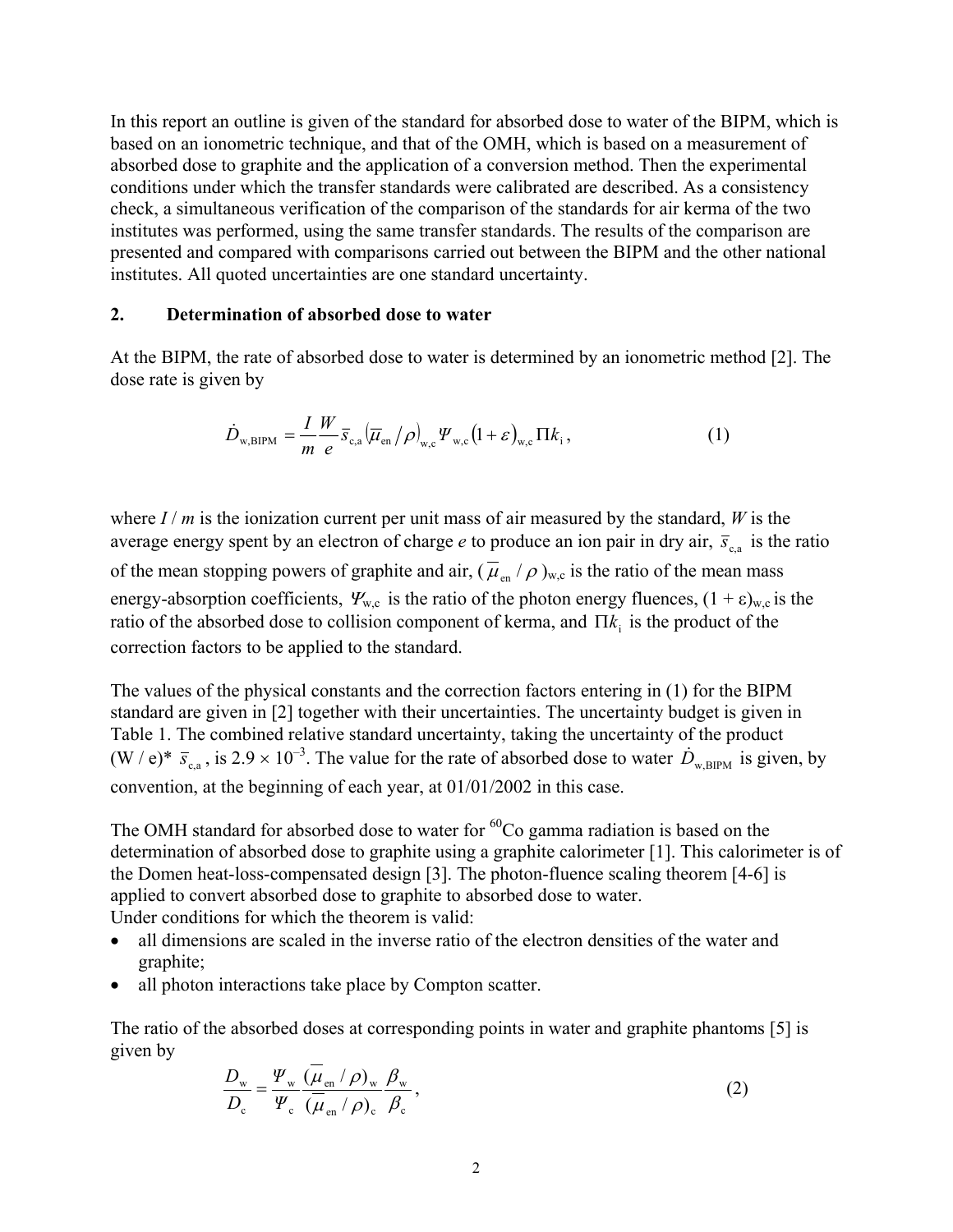where the subscripts w and c refer to water and graphite, respectively,  $\Psi_w$  and  $\Psi_c$  are the photon energy fluences at the corresponding points in the *absence* of the phantoms,  $(\bar{\mu}_{en}/\rho)_{w}$  and  $(\bar{\mu}_{en}/\rho)$  are the mean mass energy-absorption coefficients (averaged over the photon energyfluence spectra at the corresponding points), and  $\beta_w$  and  $\beta_c$  are the ratios of absorbed dose and the collision components of kerma.

| Quantity                                                   | <b>BIPM</b> value | BIPM relative standard uncertainty <sup>(1)</sup> |              |  |
|------------------------------------------------------------|-------------------|---------------------------------------------------|--------------|--|
|                                                            |                   | 100 $u_{iA}$                                      | 100 $u_{iB}$ |  |
| Dry air density $^{(2)}$ /(kg m <sup>-3</sup> )            | 1.2930            |                                                   | 0.01         |  |
| $W/e$ (J $C^{-1}$ )                                        | 33.97             |                                                   | $0.11^{(3)}$ |  |
| $\overline{s}_{c,a}$                                       | 1.0030            |                                                   |              |  |
| $k_{\text{cav}}$ (air cavity)                              | 0.9900            | 0.03                                              | 0.04         |  |
| $(\overline{\mu}_{en}/\rho)_{w,c}$                         | 1.1125            | 0.01                                              | 0.14         |  |
| $\Psi_{w,c}$ (photon-fluence ratio)                        | 1.0065            | 0.04                                              | 0.06         |  |
| $(1+\varepsilon)_{w,c}$ (dose-to-kerma ratio)              | 1.0015            |                                                   | 0.06         |  |
| $k_{\text{ps}}$ (PMMA envelope)                            | 0.9999            | 0.00 <sub>5</sub>                                 | 0.01         |  |
| $k_{\text{pf}}$ (phantom window)                           | 0.9996            |                                                   | 0.01         |  |
| $k_{\rm rn}$ (radial non-uniformity)                       | 1.0051            | 0.00 <sub>5</sub>                                 | 0.03         |  |
| (recombination losses)<br>$k_{\rm s}$                      | 1.0016            | 0.00 <sub>4</sub>                                 | 0.01         |  |
| $k_h$ (humidity)                                           | 0.9970            |                                                   | 0.03         |  |
| Volume of standard CH4-1 /cm <sup>3</sup>                  | 6.8810            | 0.19                                              | 0.03         |  |
| I (ionization current)                                     | $\qquad \qquad -$ | 0.01                                              | 0.02         |  |
| Quadratic summation                                        |                   | 0.20                                              | 0.21         |  |
| Combined standard uncertainty<br>of $\dot{D}_{\rm w,BIPM}$ |                   | 0.29                                              |              |  |

**Table 1. Physical constants, correction factors and relative standard uncertainties for the BIPM ionometric standard of absorbed dose to water.**

(1)  $u_{iA}$  represents the relative standard uncertainty  $u(x_i)/\bar{x}_i$ , estimated by statistical means, Type A;  $u_{iB}$ represents the relative standard uncertainty  $u(x_i)/\bar{x}_i$  estimated by other means, Type B.

(2) At 0 °C and 101.325 kPa.

(3) Combined uncertainty of the product  $(W / e) \overline{s}_{c,a}$ .

In practice, the OMH has chosen to evaluate both  $D_w$  and  $D_c$  at a reference distance of 0.9 m and a reference depth of 5 g cm<sup>-2</sup>. Consequently, to fulfil the requirements of the scaling theorem and eliminate the  $\psi_w / \psi_c$  ratio in (2), additional corrections are required.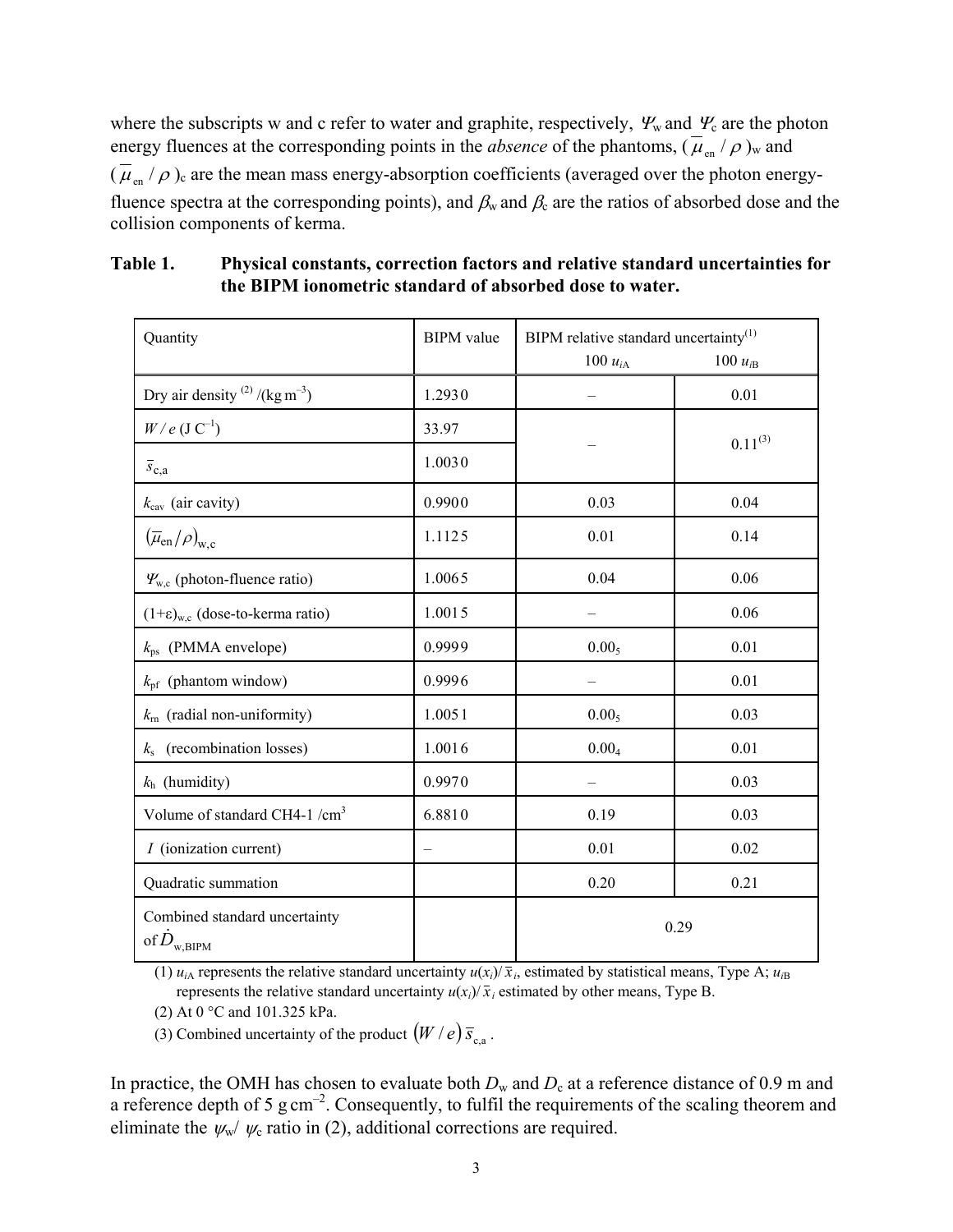The 5  $\text{g cm}^{-2}$  depth in water corresponds to a value for the scaled measurement depth in graphite of 5 g cm<sup>-2</sup> ×  $Z_c/Z_w$  = 5.5556 g cm<sup>-2</sup>. The measurements of  $D_c$  by the graphite calorimeter have been made at an actual depth of  $4.355g \text{ cm}^{-2}$  at the OMH. Consequently a correction factor  $k_{c,d}$ should be applied for the effect on the measured absorbed dose to graphite at these two different measurement depths. This correction factor  $(k_{c,d} = 0.9666)$  was determined experimentally by the measured depth-dose profiles in the graphite phantom using the calorimeter itself, and an additional pill-box type ionization chamber was also used in the graphite phantom [7].

At the OMH, the absorbed dose to water  $D_w$  has been determined at a reference distance of 0.9 m instead of the scaled distance. The scaled distance  $d = (0.9 \times n_c/n_w) = 1.4281$  m, where  $n_c = Z_c \times \rho_c = 3.0084 \text{ E}23 \text{ (e/g)} \times 1.76 \text{ (g/cm}^3)$ , and

 $n_w = Z_w \times \rho_w = 3.34281 \text{ E}23 \text{ (e/g)} \times 0.997986 \text{ (g/cm}^3 \text{ at } 21 \text{ °C)}$ .

Consequently, a correction  $k_{w,p}$  should be made for the difference in water phantom scatter and attenuation, arising from the different radiation field and phantom sizes at these distances. The correction factor  $k_{w,p} = 1.0394$  was determined by measuring the ratio of the response of different ionization chambers to  ${}^{60}$ Co gamma radiation in the water phantom to that in air at 0.9 m and 1.4281 m source-detector distances, respectively.

Including these correction factors, the ratio of absorbed doses becomes

$$
\frac{D_{\rm w}}{D_{\rm c}} = \frac{(\overline{\mu}_{\rm en} / \rho)_{\rm w}}{(\overline{\mu}_{\rm en} / \rho)_{\rm c}} \frac{\beta_{\rm w}}{\beta_{\rm c}} \frac{k_{\rm c,d}}{k_{\rm w,p}},
$$
(3)

where now the reference distance is 0.9 m and the reference depth 5  $\text{g cm}^{-2}$ .

The ratio of the mean mass energy-absorption coefficients was adapted from the literature [8]. The value for en  $\mu$ ,  $\mu$ ,  $\mu$ en ' $\mu$ <sub>w</sub>  $(\overline{\mu}_{\scriptscriptstyle{\text{en}}}\,/\,\rho)$  $(\mu_{\scriptscriptstyle en}/\rho)$  $\mu$ <sub>en</sub> /  $\rho$  $\frac{\mu_{\text{en}}/\rho_{\text{w}}}{\rho}$  of 1.113 is based on Hubbell's cross section data [9] and Monte Carlo

simulations for the photon energy-fluence distributions in water and graphite at 5 g cm<sup>-2</sup> depth. In the absence of a specific MC calculation it was assumed that the OMH beam produces similar energy-fluence distributions at the reference distance as other laboratories where the amount of scattered radiation is of a similar percentage.

The value of the ratio  $\beta_w/\beta_c$  is 1.0022 based on the calculation of the ratio of absorbed dose and the collision component of kerma using the moment method [10, 11], employing the measured depth-dose profiles and Attix' data [12] for the mean range of secondary electrons.

No corrections were applied for the deviation from the requirements of the scaling theorem, namely contributions to the total absorbed dose by photoelectric and pair-production interactions in the OMH beam, and the lack of a scaled-size water phantom in the determination of  $k_{\text{wn}}$ .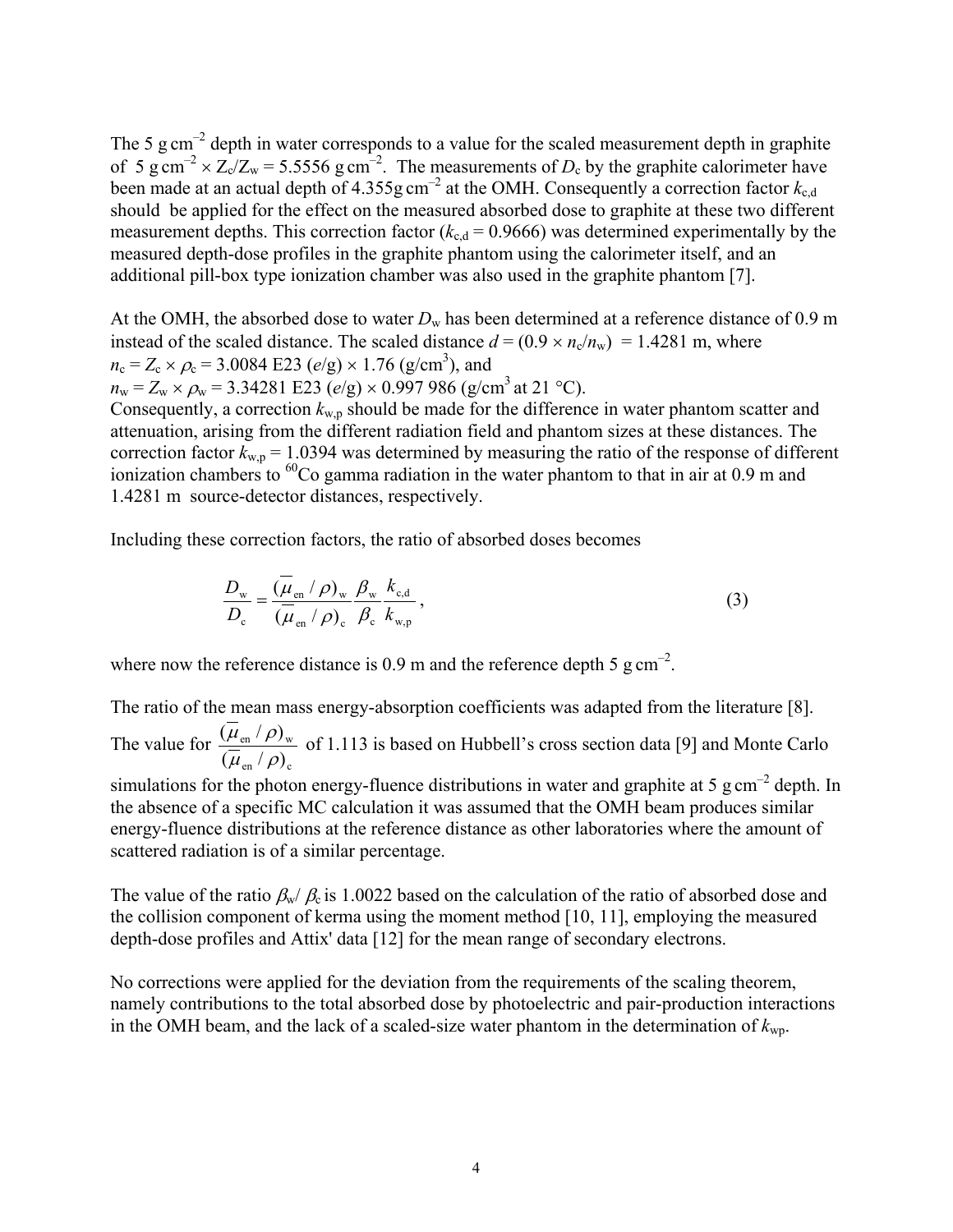# **Table 2. Relative standard uncertainties for calibrations in terms of absorbed dose to** water for <sup>60</sup>Co gamma rays at the OMH.

|                                                                                                                                                                                                                                                                                  | relative standard uncertainty |                                              |  |
|----------------------------------------------------------------------------------------------------------------------------------------------------------------------------------------------------------------------------------------------------------------------------------|-------------------------------|----------------------------------------------|--|
|                                                                                                                                                                                                                                                                                  | 100 $u_{iA}$                  | 100 $u_{iB}$                                 |  |
| Measurement of absorbed dose rate to graphite [1]<br>Long-term stability of the dose rate (1991-2002)<br>(Including the half-life of ${}^{60}Co$ )                                                                                                                               | 0.28<br>0.09                  | 0.20<br>0.03                                 |  |
| Uncertainty of absorbed dose rate to graphite                                                                                                                                                                                                                                    | 0.29                          | 0.20                                         |  |
| Transfer absorbed dose from graphite to water                                                                                                                                                                                                                                    |                               |                                              |  |
| Correction for scaled (5.556 g cm <sup>-2</sup> ) measurement depth, $k_{c,d}$<br>Correction phantom scatter, $k_{w,p}$<br>Ratio of mass energy-absorption coefficients<br>Ratio of dose-to-kerma ratios $\beta_{w}/\beta_c$<br>Deviation from scaling theorem, $k_{\text{dev}}$ |                               | 0.01<br>0.09<br>0.30<br>0.06<br>0.10         |  |
| Uncertainty of transfer from graphite to water                                                                                                                                                                                                                                   |                               | 0.33                                         |  |
| Measurement with ionization chambers                                                                                                                                                                                                                                             |                               |                                              |  |
| Ionization current<br>Correction to reference distance<br>Correction to reference depth<br>Correction for air temperature and pressure<br>Correction for air humidity<br>Correction for source decay                                                                             | 0.07                          | 0.02<br>0.02<br>0.05<br>0.04<br>0.01<br>0.03 |  |
| Uncertainty of chamber calibration                                                                                                                                                                                                                                               | 0.07                          | 0.08                                         |  |
| Quadratic summation                                                                                                                                                                                                                                                              | 0.30                          | 0.40                                         |  |
| Combined standard uncertainty of $N_{D_w, \text{OMH}}$                                                                                                                                                                                                                           |                               | 0.50                                         |  |

## **3. Experimental conditions for transfer chamber calibration**

The environmental conditions at the two laboratories were as follows. The air and water temperature at the BIPM was controlled at around 19.5 °C (stable to better than 0.01°C during a series of measurements) and at the OMH varied between 21.0 °C and 21.6 °C. Measured transfer chamber ionization currents were normalized to the standard environmental conditions of 293.15 K and 101.325 kPa. At both laboratories the relative humidity around 50 % changed by not more than 5 %, therefore no humidity correction was applied.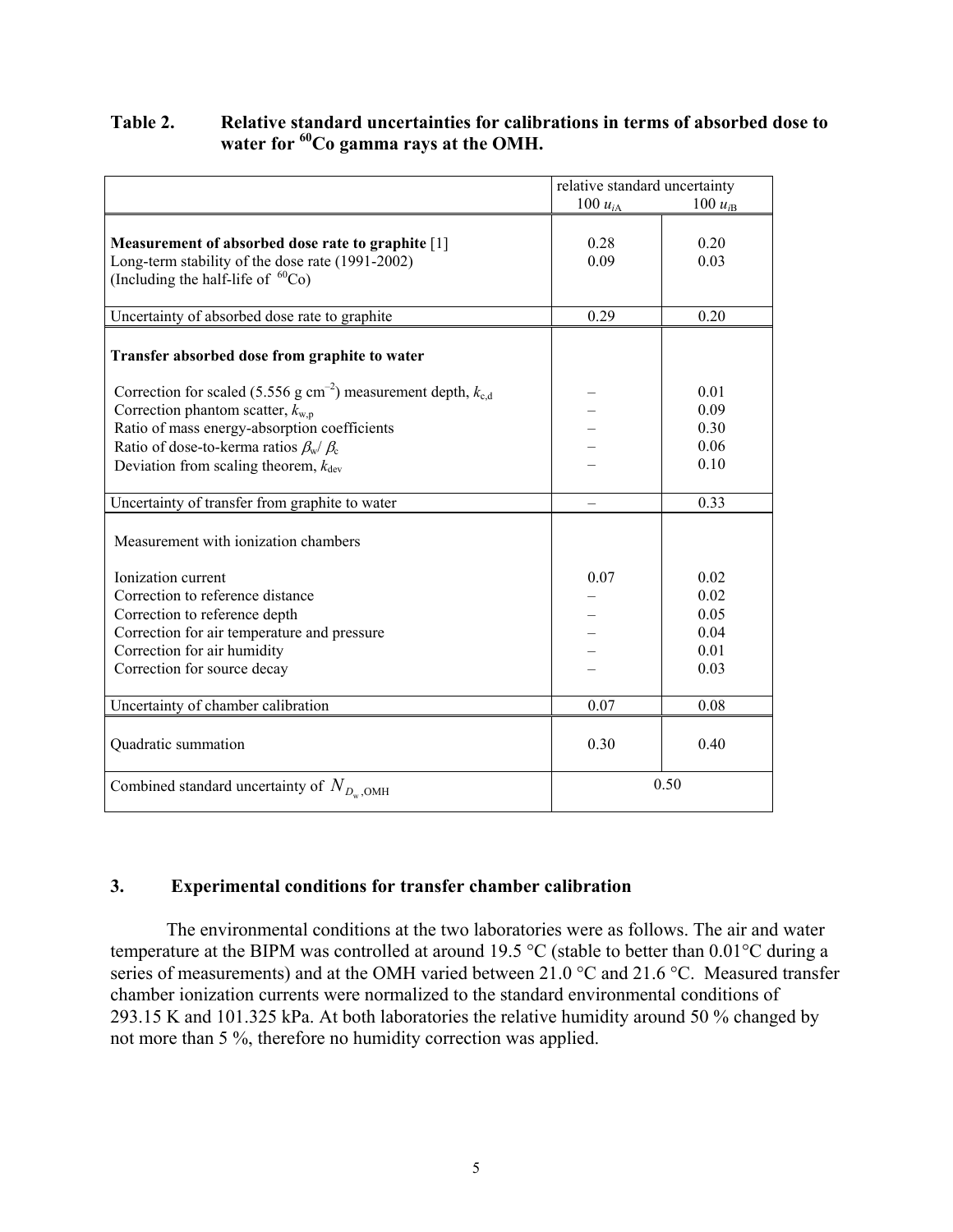Both transfer standards used in the comparison are cavity ionization chambers, one of type NE 2561 (serial number 084) and the other of type ND1006 (serial number 8502) manufactured by the OMH. Appropriate voltages (200 V positive polarity) were applied to both chambers at each laboratory. The perpendicular arm of the stem of the ND 1006 chamber was parallel with the beam in the water phantom at each laboratory and also for the measurements in air at the OMH. At the BIPM this position was not possible under the normal calibration set-up in air so the chamber arm was positioned at 45° to the axis of the beam for the air kerma calibration. A measured correction factor of 0.9994 was applied to the BIPM  $N_K$  value to equate the orientation to that of the OMH.

The ionization current of the chambers was measured using Keithley electrometers and similar methods at both laboratories. The dose rate at OMH was  $D_w = 79.415$  mGy/min (reference date 22/05/2002) and at the BIPM  $D_w = 143.49$  mGy/min (reference date 01/01/2002). The difference in dose-rates produces a negligible difference in the recombination effect for both transfer chambers.

The standard deviation of the measured ionization currents during one series at each laboratory was less than 4 fA, which in relative terms corresponds to less than  $4 \times 10^{-5}$  of the mean measured currents.

The calibration coefficient for a transfer standard in terms of absorbed dose to water is

$$
N_{D_{\rm w},\text{lab}} = \frac{\dot{D}_{\rm w,lab}}{I_{\rm w,lab}}\,,\tag{4}
$$

where  $\dot{D}_{w,lab}$  is the rate of absorbed dose to water as determined by each laboratory and  $I_{w,lab}$  is the measured ionization current of the transfer chamber. A similar expression defines the air-kerma calibration coefficient  $N_{K,lab}$ .

Both the OMH and the BIPM <sup>60</sup>Co beams are horizontal. All measurements (absorbed dose to water and air kerma) were performed at a reference distance (from source to chamber axis) of 1 m at the BIPM and 0.9 m at the OMH. The BIPM field size is 10 cm by 10 cm and at the OMH it is circular with area  $100 \text{ cm}^2$ . For measurements in water, both laboratories used a cubic water phantom of side length 30 cm and the same protective waterproof sleeve for the NE2561. The ND1006 chamber is waterproof. The calibration coefficients for absorbed dose to water were determined at a reference depth of 5 g cm<sup>-2</sup>. For the air-kerma measurements each transfer chamber has its own build-up cap.

### **4. Comparison of air-kerma calibration coefficients**

The primary standards for air kerma of the OMH and the BIPM were compared directly in 1994 [13] and, in 2001, the OMH re-evaluated its air-kerma realization [14]. Using the new  $k_{\text{wall}}$  and  $k_{\text{on}}$  corrections, the expected  $K_{\text{OMH}}/K_{\text{BIPM}} = 1.0025*1.0084 = 1.0109$  (0.0022).

The calibration coefficients of the two ionization chambers used in the present comparison were measured and compared as an additional consistency check on the results and confirmation of the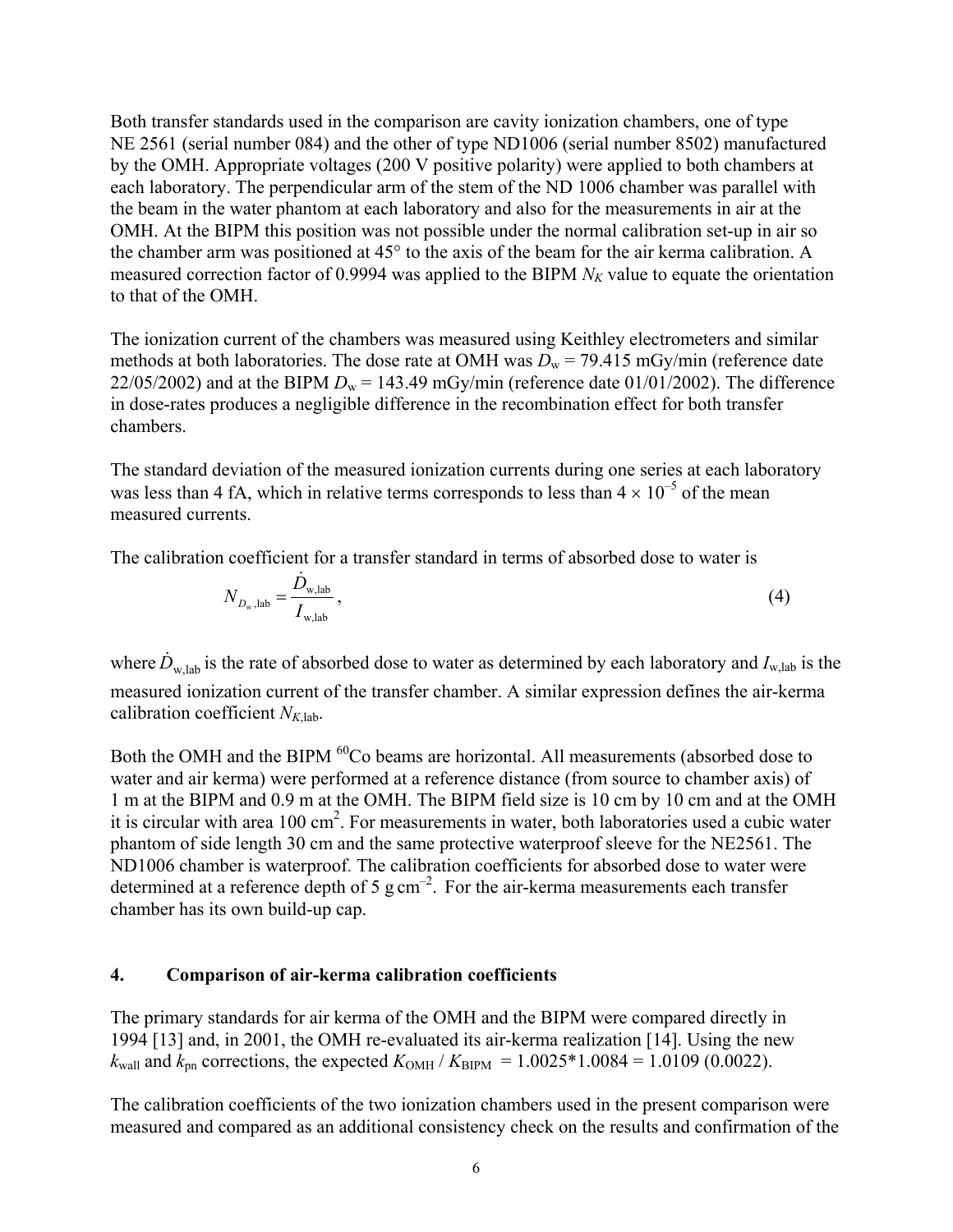OMH re-evaluation. These air-kerma calibration coefficients are given for both laboratories in Table 3. The mean ratio  $N_{K,OMH}/N_{K,BIPM}$  for the two transfer chambers is 1.0104 (0.0022) which is in agreement with the value above of 1.0109 derived from the previous comparison. The difference between the two chambers is not incompatible with the uncertainties associated with the use of these transfer chambers in an indirect comparison, particularly as the ND1006 chamber is known to drift with time.

## **Table 3. Comparison of the air-kerma calibration coefficients of the OMH and the BIPM.**

Also given are the ratios of the absorbed dose to water and air-kerma calibration coefficients for each chamber at each laboratory.

| Ionization<br>chamber | $N_{K, \text{OMH}}$<br>/(Gy $\mu$ C <sup>-1</sup> ) | $\left\lceil (N_{_{D_{\text{w}}}}/N_K)_{\text{OMH}} \right\rceil N_{_{K,\text{BIPM}}}$ | /(Gy $\mu$ C <sup>-1</sup> ) | $\left(N_{D_{\rm w}}/N_K\right)_{\rm BIPM}$ $K_{\rm OMH}/K_{\rm BIPM}$ |           | $u_{\rm R}(K_{\rm O}/K_{\rm B})$ |
|-----------------------|-----------------------------------------------------|----------------------------------------------------------------------------------------|------------------------------|------------------------------------------------------------------------|-----------|----------------------------------|
| NE 2561-084           | 94.34                                               | 1.0764                                                                                 | $93.24_8$                    | 1.090                                                                  | 1.0117    | 0.0022                           |
| ND1006-8502           | 111.06                                              | 1.0756                                                                                 | $110.05^{+}$                 | 1.088                                                                  | 1.0091    | 0.0023                           |
| Mean values           |                                                     |                                                                                        |                              |                                                                        | $1.0104*$ | 0.0022                           |

† corrected for the different orientation

\*expected value =1.0109, see text.

The ratio  $(N_{D_w} / N_K)_{BIPM}$  for the same NE 2561 chamber was 1.093 when it was measured last at the BIPM measured in 1994. The previous and present values agree within the expanded statistical uncertainties for such measurements at the BIPM using this type of chamber with a mean value for the ratio of 1.091 (0.002).

## **6. Results of the comparison**

Calibration coefficients in terms of absorbed dose to water were determined at the OMH and at the BIPM. The measurements at the OMH were performed immediately before and after the measurements at the BIPM in April 2002, and the OMH data sets were averaged. At the BIPM, each transfer chamber was measured three times over the 5 days of the comparison and the deviations of the calibration coefficients were less than  $1 \times 10^{-4}$ . For both transfer chambers, the ratio of the calibration coefficients of the two laboratories is taken to represent the ratio of the absorbed dose to water standards. The results are presented in Table 4. The difference of  $2 \times 10^{-3}$ in the results of the two transfer chambers is larger than one would normally expect in  ${}^{60}Co$ . Taking the mean of the ratios given in Table 4, the result  $D_{\text{w,OMH}}/D_{\text{w,BIPM}} = 0.9983$  (0.0049) is obtained.

The uncertainty of the ratio  $D_{\text{w-OMH}}/D_{\text{w-BIPM}}$  is derived from the uncertainty budgets of both laboratories (see Tables 1 and 2), adding the uncertainties associated with the use of transfer chambers (see Table 5). The correlations arising from the use of mass energy-absorption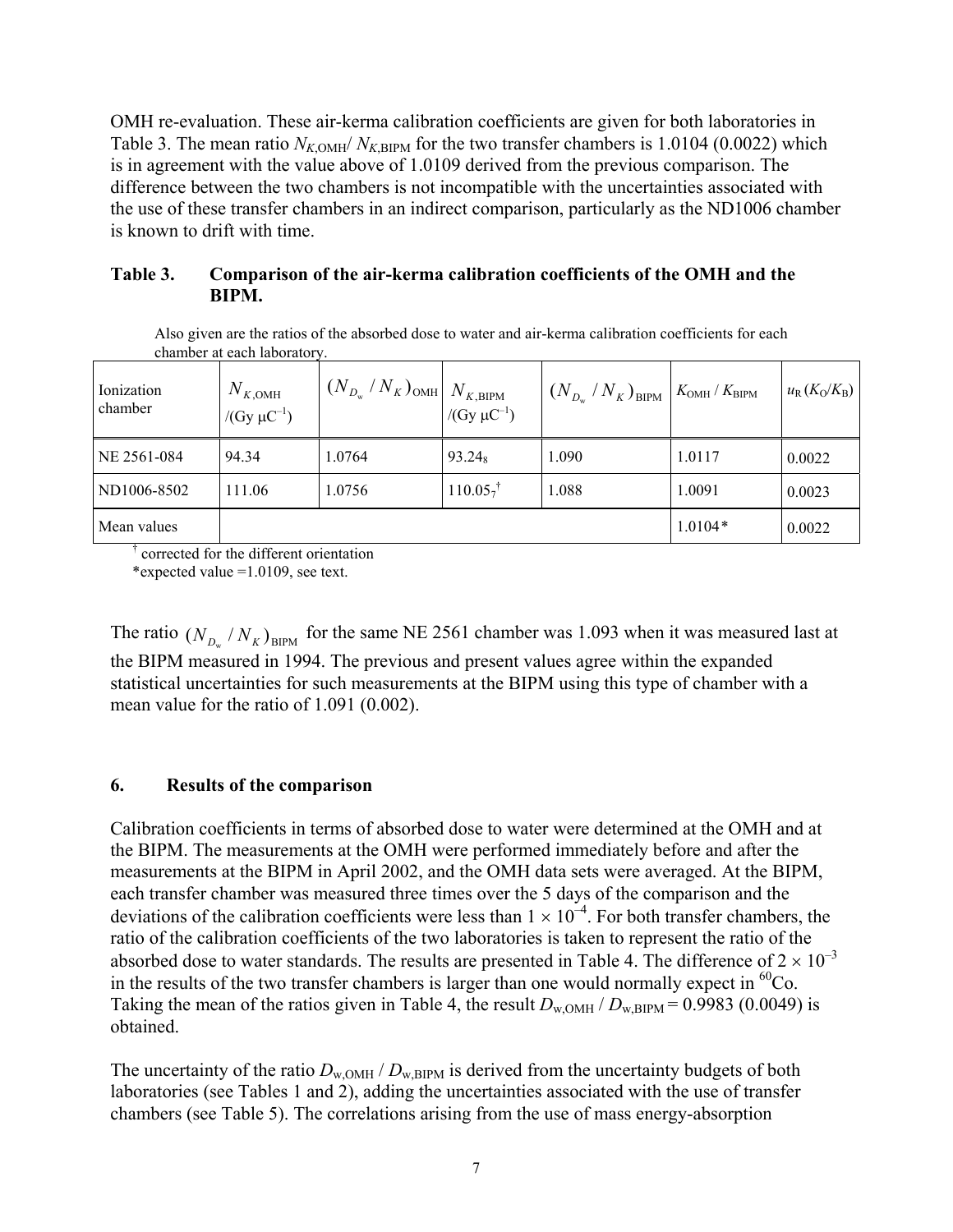coefficients and absorbed dose to kerma ratios in both methods are taken into account by applying estimated correlation coefficients  $f_k$  of 0.95 and 0.7, respectively, to the uncertainties  $u_{k,corr}$  from both laboratories as given in:

$$
u_{R,\text{NMI}}^{2} = u_{c,\text{NMI}}^{2} + u_{c,\text{BIPM}}^{2} - \sum (f_{k} u_{k,\text{corr}})_{\text{NMI}}^{2} - \sum (f_{k} u_{k,\text{corr}})_{\text{BIPM}}^{2}.
$$
 (5)

### **Table 4. Comparison of the OMH and BIPM calibration coefficients in terms of absorbed dose to water**

| Ionization<br>Chamber | $N_{D_{\rm w},\rm OMH}$<br>/(Gy $\mu$ C <sup>-1</sup> ) | $N_{D_{\rm w},\rm BIPM}$<br>/ $(Gy \mu C^{-1})$ | $D_{\text{w,OMH}}$ / $D_{\text{w,BIPM}}$ | $u_{\rm R}$ ( $D_{\rm OMH}/D_{\rm BIPM}$ ) |
|-----------------------|---------------------------------------------------------|-------------------------------------------------|------------------------------------------|--------------------------------------------|
| NE 2561-084           | 101.55                                                  | 101.62                                          | 0.9993                                   | 0.0049                                     |
| ND1006-8502           | 119.46                                                  | 119.79                                          | 0.9973                                   | 0.0049                                     |
| Mean value            |                                                         |                                                 | 0.9983                                   | 0.0049                                     |

### **Table 5. Uncertainties associated with calibration coefficients and the comparison value**

|                                                               | Uncertainty in<br>$N_{D,\textrm{w}}$ omh |           | Uncertainty in<br>$N_{\rm D,w \text{ BIPM}}$ |           | Uncertainty in<br>$D_{\text{w,OMH}}$ / $D_{\text{w,BIPM}}$ |           |
|---------------------------------------------------------------|------------------------------------------|-----------|----------------------------------------------|-----------|------------------------------------------------------------|-----------|
| <b>Relative standard uncertainty</b><br>in the measurement of | 100 $s_i$                                | 100 $u_i$ | 100 $s_i$                                    | 100 $u_i$ | 100 $s_i$                                                  | 100 $u_i$ |
| Absorbed dose rate                                            | 0.30                                     | 0.40      | 0.20                                         | 0.21      | 0.36                                                       | $0.32*$   |
| Ionization current of transfer chamber                        | 0.01                                     |           | 0.01                                         |           | 0.05                                                       |           |
| Chamber position/depth                                        |                                          | 0.05      | 0.01                                         | 0.05      | 0.01                                                       | 0.07      |
| Combined relative standard<br>uncertainty                     |                                          |           |                                              |           |                                                            |           |
| Quadratic summation                                           | 0.30                                     | 0.40      | 0.20                                         | 0.21      | 0.36                                                       | 0.33      |
| Combined uncertainty                                          | 0.50                                     |           | 0.29                                         |           | 0.49                                                       |           |

\* Taking into account the correlations of the uncertainties in the ( $\overline{\mu}_{en}$  / $\rho$ ) and the  $\beta$  ratios.

### **7. Comparison with other institutes**

In Figure 1 the result of this comparison is shown together with the results of similar comparisons of other national metrological institutes at the BIPM. The uncertainty bars shown represent one standard uncertainty. The OMH value for  $D_{\text{w,OMH}}/D_{\text{w,BIPM}}$  is 0.9983 (0.0049) and the mean value of the all the institutes shown in Figure 1 is 0.9979. The difference of  $4 \times 10^{-4}$  is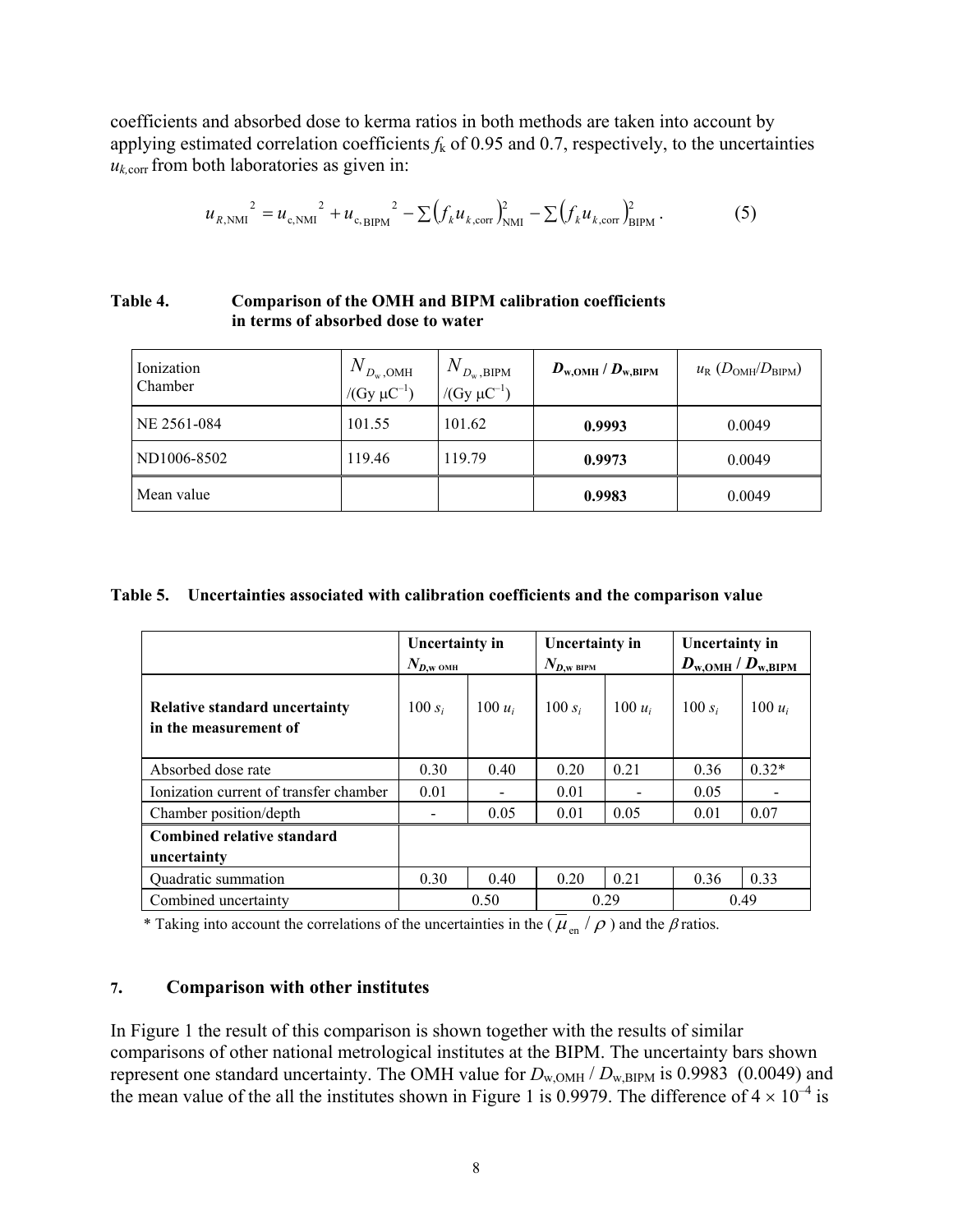well within the standard uncertainty of  $24 \times 10^{-4}$  for the distribution of the results, which demonstrates that the OMH result is in agreement with those of the other institutes.

As indicated in part in Figure 1, several different experimental methods are used to establish the standards for absorbed dose to water of the metrological institutes listed in Figure 1 [10, 15-26]. The standard of the LSDG (Belgium) is a sealed-water calorimeter as is that of the NIST (USA), the NRC (Canada) and the METAS (Switzerland). The standard of the PTB (Germany) is based on Fricke dosimetry calibrated by total absorption of 6 MeV electrons. The BEV (Austria) and the BNM-LNHB (France) have graphite calorimeters, with the transfer to absorbed dose to water made using cavity theory. The remaining institutes, the ARPANSA (Australia), the ENEA (Italy), the NPL (UK) and the NMi (The Netherlands), use the same technique as the OMH, namely a graphite calorimeter and the photon-fluence scaling method. No obvious systematic difference in the results obtained using these different techniques can be observed.



**Figure 1 International comparison of absorbed dose to water (standard uncertainties are of each comparison result)** 

The present comparison confirms the validity of the scaling method and although not as direct as water calorimetry this does not appear to introduce a significant reduction in accuracy. The fact that the various methods used by the different laboratories to determine absorbed dose to water agree at the level of  $2 \times 10^{-3}$  demonstrates a high degree of international consistency in the measurement of this quantity. However, further investigation of the OMH's radiation beam to determine the deviation from scaling theory, together with a recalculation of the mass energyabsorption coefficients and collision component of kerma, could decrease the uncertainty of absorbed dose to water determination at the OMH.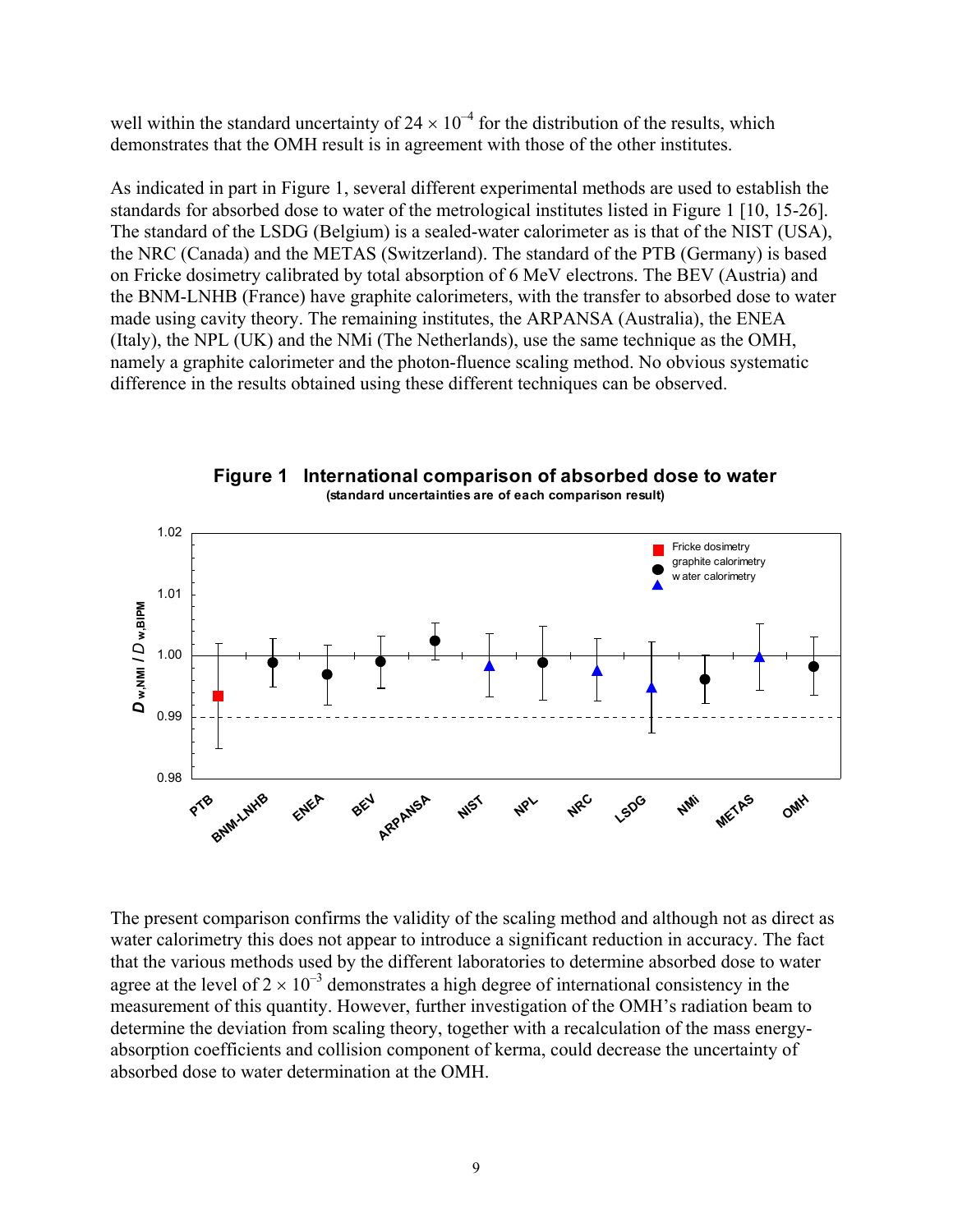#### **8. Conclusions**

A key comparison was carried out between the OMH and the BIPM of standards of absorbed dose to water for  ${}^{60}Co$  gamma rays, using two different ionization chambers as transfer standards. From additional air-kerma calibrations it is concluded that both transfer chambers have a very stable and predictable response. The mean comparison result derived from the two sets of calibrations shows that the OMH determination of absorbed dose to water is  $1.7 \times 10^{-3}$  lower than that of the BIPM. This is compatible with the combined relative standard uncertainty of the comparison (4.9  $\times$  10<sup>-3</sup>). When compared with the results of the other national metrological institutes that have carried out comparisons in terms of absorbed dose to water at the BIPM, the OMH standard for absorbed dose to water is in satisfactory agreement, being well within the standard uncertainty of the distribution of these results.

#### **References**

- [1] Perroche A.-M., Jakab A., Comparison of the standards of absorbed dose to graphite of the OMH and the BIPM for 60Co γ-radiation 1990 *Rapport BIPM-90/2*, 13 pp.
- [2] Boutillon M. and Perroche A.-M., Ionometric determination of absorbed dose to water for cobalt-60 gamma rays, *Phys. Med. Biol.* 1993, **38**, 439-54.
- [3] Domen S.R. and Lamperti P.J., A heat-loss-compensated calorimeter: theory, design and performance, *J. Rec. Nat. Bur. Stand.* 1974, **78A**, 595-610.
- [4] Pruitt J.S. and Loevinger R., The photon-fluence scaling theorem for Compton-scattered radiation, *Med. Phys.* 1981, **9**, 176-179.
- [5] Burns J.E., Absorbed-dose calibrations in high-energy photon beams at the National Physical Laboratory: conversion procedure, *Phys. Med. Biol*. 1994, **39**, 1555-1575.
- [6] Boutillon M. and Perroche A.-M., Determination of absorbed dose to water for  ${}^{60}Co$  by the scaling theorem, *Rapport BIPM-92/1*, 1992, 8 pp.
- [7] Peter M., Measurements with the graphite calorimeter at the OMH, 1991 (private communication).
- [8] Hubbell J.H., Photon mass attenuation and energy-absorption coefficients from 1 keV to 20 MeV, *Int. J. Appl. Radiat. Isot.* 1982, **33**, 1269-1290.
- [9] Hubbell J.H. and Seltzer S.M., Tables of X-ray mass attenuation coefficients and mass energy-absorption coefficients 1 keV to 20 MeV for elements Z=1 to 92 and 48 additional substances of dosimetric interest, *NIST internal report NISTIR 6532*, 1995.
- [10]Pieksma M., Van Dijk E., Burns D.T. and Allisy-Roberts P.J. Comparison of the standards for absorbed dose to water of the NMi and the BIPM for <sup>60</sup>Co gamma rays, *Report S-TS-2001.01*, 2001, 14 pp, NMi Van Swinden Laboratorium.
- [11]Boutillon M., Determination of absorbed dose in a water phantom from the measurement of absorbed dose in a graphite phantom, *Rapport BIPM-81/2*, 1981, 6 pp.
- [12]Attix F.H., The partition of kerma to account for bremsstrahlung, *Health Phys.* 1979, **36**, 347-354.
- [13] Perroche A.-M., Boutillon M., and Csete I., Comparison of the standards of air kerma of the OMH and the BIPM for  $^{137}$ Cs and  $^{60}$ Co  $\gamma$  rays, *Rapport BIPM-94/13*, 1994, 8 pp.
- [14] Csete I., New correction factors for the OMH air kerma standard for  $^{137}$ Cs and  $^{60}$ Co radiation, [CCRI\(I\)/01-03,](https://www.bipm.org/CC/documents/CCRI(I)/Allowed/15/CCRI(I)01-03.pdf) 2001, 1p.
- [15]Quinn T.J., Results of recent international comparisons of national measurement standards carried out by the BIPM, *Metrologia*, 1996, **33**, 271-287.
- [16]Shortt K.R., Ross C. K., Schneider M., Hohlfeld K., Roos M. and Perroche A.-M., A comparison of absorbed dose standards for high-energy x-rays, *Phys. Med. Biol.* 1993, **38,** 1937-1955.